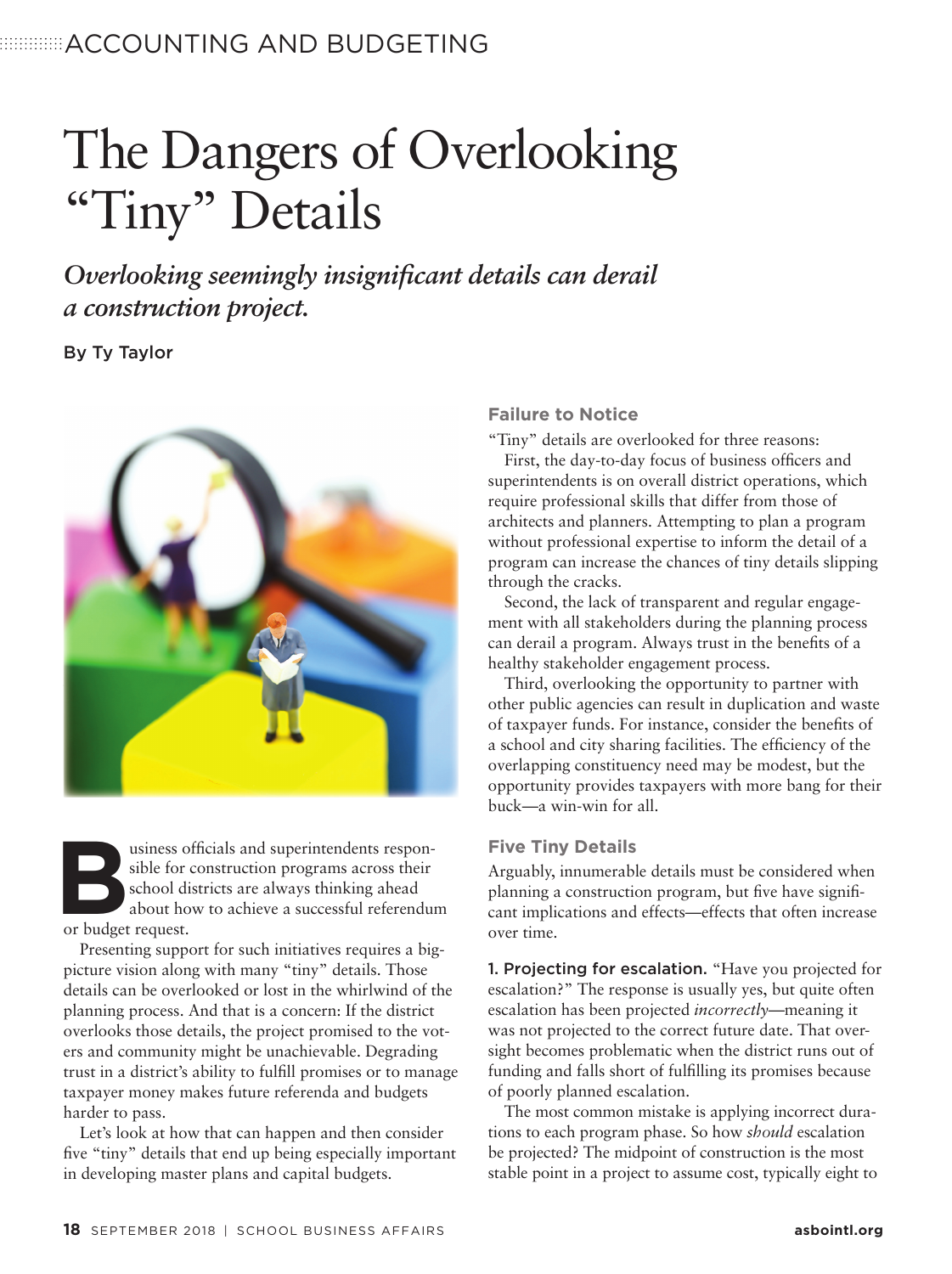nine months into construction for an average-size school construction project. Therefore, escalation should be projected that far out. Oftentimes, districts underestimate or overlook the time needed to set up a successful bond team, resulting in an underestimated midpoint of construction, the wrong escalation value, and inadequate funding.

Finally, talk to the market. What are other owners experiencing? What competing projects will require labor during the same period? Gathering intelligence will go a long way toward accurately projecting for escalation.

## *Problems can arise when different agencies within the same jurisdiction use different rates or assumptions.*

#### 2. Coordinating population assumptions. Much

of planning a new or retrofitted school is based on population growth rates. Consequently, problems can arise when different agencies within the same jurisdiction use different rates or assumptions.

City and urban developers might use one metric (e.g., student generation rate by building type), whereas schools might use another (e.g., live birth rates, cohort survival methodology). Which assumptions are correct and should be used to inform the project? Will the differing opinions on assumptions affect project approvals?

Consider this not-farfetched example of mismatched information:

- A city's population is projected to increase steadily over the next 10 years based on permitted residential projects in the pipeline.
- The district's demographer assumes a specific capture rate of new students resulting from those housing developments and anticipates an ample capacity impact to one neighborhood school near the development. With a large enough impact, expanded or even additional facilities will be needed.
- However, the city feels that the type of housing units will not deliver that rate of *school-age children*. Further, the city presumes that if an increase occurs, the district can assume the additional children without changing the affected neighborhood school.

So why is that a concern? The district is trying to validate the need for a new school but has conflicting data. The inability to secure funding to purchase land for a new school could impede the district's ability to perform in the future—all because coordinated population data may not have been communicated.

Early and ongoing communication and coordination are crucial so that all parties can move ahead confident

#### **PROJECT PLANNING**

Considering the durations of the phases that lead up to a school construction project can help avoid poorly planned escalation:

- 12-18 months to perform a districtwide master plan
- 6-9 months to pass a referendum
- 3-6 months to start the program after funding
- 12-18 months of programming and architectural design

in their understanding of each party's needs, objectives, funding, and approval of the projects in question.

3. Coordinating intermediate phases with the master plan. A district-wide facilities master plan is typically a 10- to 15-year or longer "road map" of a school district's future facilities requirements. These plans are ambitious and comprehensive, so it is no surprise that the cost to bring the entire plan to fruition is far greater than a district can afford in one bond or capital budget cycle.

Simply put, you can't buy 20 years' worth of construction in one election cycle. Work must be phased and prioritized over time, whether from campus to campus or across an individual campus. Consequently, several levels of information are necessary to provide a balance between master planning an entire district and detailing master plans for individual school sites.

Exactly how can a district implement a meaningful 20-year master plan and divide it into cost-efficient shorter phases? First, the district-wide master plan should provide consistent adequate detail for each campus to communicate a comprehensive picture of relative need. Doing so will allow all constituents to relate their school's needs to the whole.

Second, consider individual school site-level master plans only for those sites directly affected in the plan's first cycle of construction (i.e., five to six years) or for individual campuses that may span multiple bonds or referenda. This approach will help ensure that future phases do not contradict and demolish work completed in earlier phases.

Why focus on the first cycle? Master-planning sites that will not be affected during that time can change significantly before they are revisited to assess their needs at a future date.

#### 4. Prioritizing the use of contingency funds.

Although districts build contingency funds into comprehensive program planning, those funds are often not prioritized. Inevitably, questions will arise about what should be incorporated into project scopes of work, and unanticipated needs will be identified.